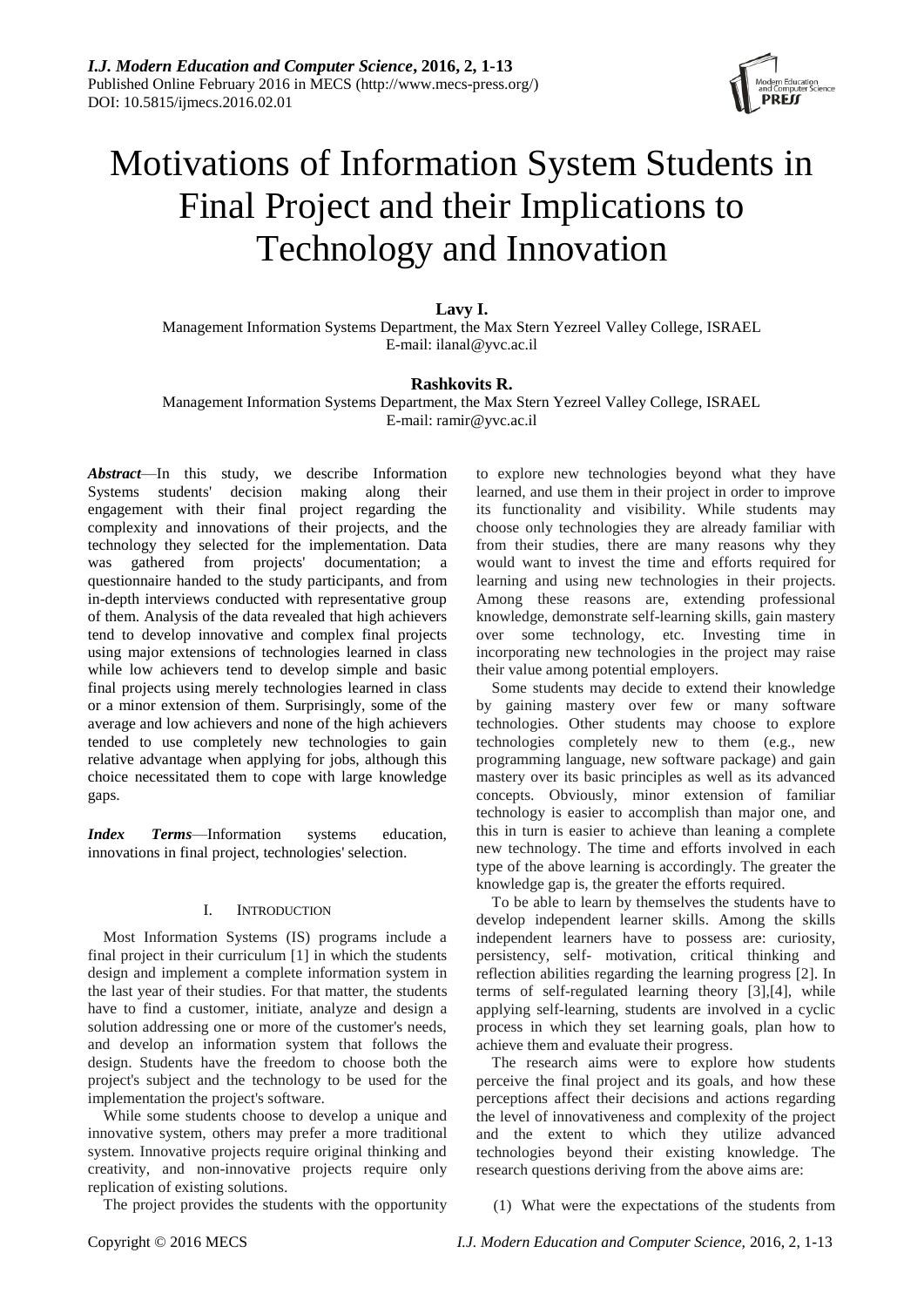the final project?

- (2) How these expectations affected the students' choice of the project's theme, the innovativeness of it, and its estimated complexity?
- (3) What were the underlying reasons for the students' selections of technologies used to implement the software that addresses the project's specifications?

The rest of this paper is organized as follows. Next, we provide a brief description on the context of the study, then we present a theoretical background followed by the research method. The next section presents the results and discussion. Finally we present instructional implications and concluding remarks.

# II. THE CONTEXT OF THE STUDY

According to the IS curriculum [1], IS programs include a capstone course in which students have to build a complete information system. The project is defined as a team effort that allows a final opportunity to practice personal and interdependence skills to ensure team members empowerment and success. The project has a structured framework that follows the life-cycle of a software product, aiming to facilitate the student's progress along the project timeline. The project is composed of three main phases: initiation, design and implementation. The students have to submit an initiation document followed by a system specification document, and then they have to implement a complete software system according to the handed specifications. The initiation document includes a precise description of the system, its users, its goals and feasibility tests. The design document includes a list of customers' requirements and a conceptual design of the planned system. The implementation phase includes the development of software in some development environments (e.g., tools, language, libraries, database, etc.). In addition to the developed system the students hand in user and maintenance guides. The maintenance guide includes a section in which the students elaborate on the technology, tools, and software libraries used to build the provided system.

The students are allowed to choose the customer for which the system is built for, the project theme, and the technology to be used for the implementation of the software. During their studies the students become acquainted with several technologies, most of them are at the basic level. The use of these known technologies enable the students to build a complete system, however, it is not usually sufficient for developing a complex and up-to-date system with modern components and technologies.

This project offers the students with an opportunity to expand their knowledge, improve their professional skills, and enrich their professional 'toolbox'. Students who choose to take the opportunity and cope with learning of new technologies have to overcome knowledge gaps. By knowledge gap we mean that the students have basic understanding of the issues under examination, but lack

the advanced knowledge of these issues that is required to finish the development of the project. For example, students who decide to develop a mobile application have to master the mobile environment. Developing an application for mobile phones share many common features with computer-based systems, however it requires the use of different software libraries and different environment settings. As to another example, students who want to study and master a programming language that was covered during class (e.g., PHP) have to invest lots of efforts in learning new syntax, and gain basic understandings of the new environment. They have to invest many more efforts to master the advanced software libraries required for the development of their project. While the first example refers to a situation in which the knowledge gap is rather minor, the latter one refers to a much larger gap. Minor gap refers to cases in which the students have a fundamental knowledge of some technology and they are required to expand their knowledge to some extent. Major gap refers to cases in which the students have to learn from scratch new technology, or to widely expand knowledge of some known technology, way beyond current knowledge.

Students who decide to take the challenge of incorporating new technologies into their project take the responsibility of self-coping with the knowledge gaps involved. It is the students' responsibility to close the knowledge gaps and this is done and directed only by them. The students have to set learning goals, look for learning materials, and decide upon ways to practice. They perform ongoing monitoring of their progress and adjust their learning accordingly. Obviously, the learning goals are derived from the project's requirements, but the students are free to decide to which extent they are willing to expand their learning.

The project is conducted under the supervision of one of the academic staff of the Management Information Systems (MIS) department. The supervisor's role is to monitor the project progress, to provide feedback on the work processes, and to assess the outcomes. The students' work is assessed base on its correctness, completeness and accuracy. It is important to note that while the research was conducted the project's grade was not directly affected by the selection of technologies or the degree of innovation of the project, hence students may choose simple project, implement it via basic technology and get fine grade.

#### III. RELATED WORKS

In this section we bring a brief literature survey regarding the following issues: knowledge gaps and independent learner skills, and Self-regulated learning and independent learner skills.

#### *A. Knowledge Gaps and Independent Learner Skills*

In many of the courses learned in the undergraduate level, students are introduced with only fundamental knowledge of various aspects of technologies, due to time limitations. If students wish to deepen their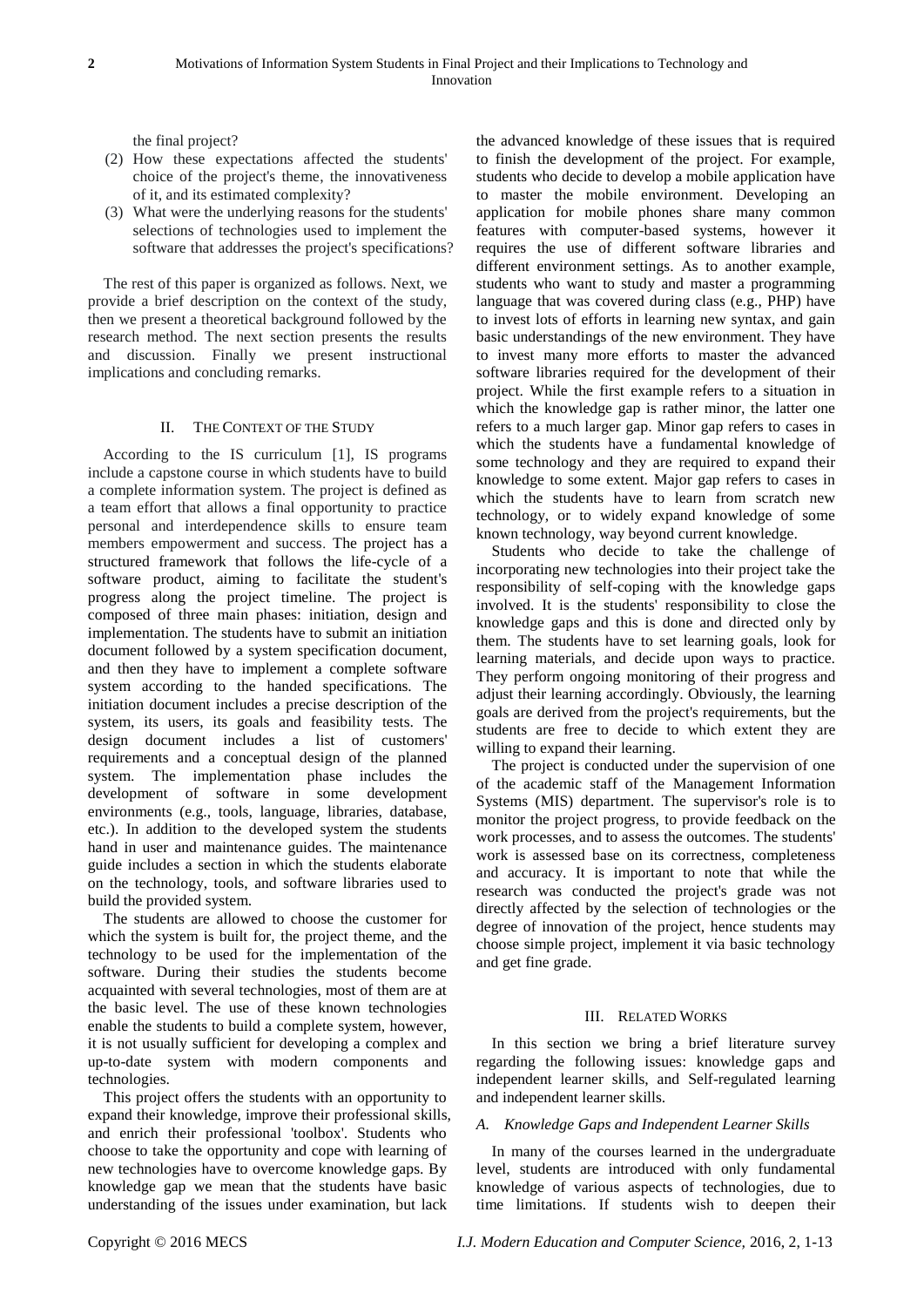knowledge and gain mastery over these technologies and understand the interconnections with other related topics, they have to learn further by themselves. Knowledge gap can be minor or extensive. To be able to overcome knowledge gaps in general, and in the area of information technologies in particular, the students have to develop independent learner skills [2]. Independent learner has to be curios, self-motivated, critical thinker, self-examiner and persistent. As to **curiosity**, independent learner has to be proactive and seeks for ways to widen his knowledge by himself. As to **self-motivation**, independent learner is motivated by setting goals to achieve and is driven mainly by his own personal achievements. As to **critical thinking**, to function effectively as an independent learner, one has to be able to filter important information from a given one and to be able to assimilate new knowledge with existing one and not just memorize new facts. As to **self-examination**, independent learner has to possess monitoring skills that enable him to navigate his learning process and to be aware to his strengths and weaknesses. As to **persistence**, Independent learner strives to understand new knowledge on his own before asking for help.

# *B. Self-Regulated Learning and Independent Learner Skills*

Self-regulated learning (SRL) is a process that supports students in organizing their thinking, behaviors, and emotions in order to successfully cope with their learning experiences [4]. SRL is especially important when referring to learning experiences of independent learners. Self-regulation is important to the learning process [5], [6]. It can help students improve their learning and develop their learning skills ([7]. It also can help students monitor their learning performance ([8], and evaluate their academic progress [9].

Models of SRL are composed from three main cyclic phases: Forethought and planning, performance monitoring, and reflections on performance [3], [4]. Within the forethought and planning phase, students examine and analyze the learning task and set goals toward its completion. To cope with knowledge gaps by self- learning the goal students set to themselves is to close these knowledge gaps. However they may not know the best ways to fulfil their goals. In these cases they can consult with experts such as lecturers or classmates. In the performance monitoring phase, students employ strategies to close the knowledge gaps and monitor the effectiveness of the used strategies for accomplishing the tasks they set to themselves. To avoid fixation by using strategies that do not facilitate the process of closing the knowledge gap, external monitoring and specific feedback from experts can help students consider the use of new strategies. In the third phase, students reflect on their performance and evaluate their achievements both practically and effectively with respect to the strategies they decided to use. These reflections influence students' future planning and goals, and initiating a new cycle to begin. Since after the execution of the above three phases, one never return to

the exact starting point, hence we may say that the above SRL model is spiral rather than cyclic.

In the first phase of the cyclic model of SRL the students has to set learning goals and achieve them by monitoring their learning process. In our case, an external goal is set for the students, to plan and develop a final project. However, although the general goal is external, and stems from the need to provide a working system, some of the students set to themselves internal goal which is to develop a project using innovative environments which requires completion of knowledge. The completion of knowledge is project oriented. That is, the students learn the necessary information they need to successfully accomplish their project. During the learning of theses environments the students can reveal additional options that might improve their developed system further. Hence the learning process is dynamic and last as long as the students believe there is more in the technology to discover.

# IV. THE STUDY

In this section information regarding the following is presented: the research population and the environment in which the research took place, data collection and analysis tools.

# *A. Environment and Population*

The study subjects are MIS graduates of the years 2013 and 2014 from a regional academic college. In these years 64 students have graduated. All the study participants have completed their academic duties including the final project.

# *B. Data Collection and Analysis Tools*

The research included three phases. At the first phase we read and analyzed all the documents provided by the students as part of their project submission, including initiation document which describes the project's scope and goals, the design document which describes the system components and its complexity, and the maintenance document which provides information concerning the tools and technologies used by the students to implement the software. From these project's documents we classified each project according to its innovation level, its complexity, and the extent to which students challenged themselves to expand existing knowledge and learn new and unfamiliar environments to implement their project. The classification process was done separately by each of the researchers. They have reached similar results and after discussing the slight differences the classification was completed. Each one of the researchers classified and only after reaching an agreement regarding the classification

At the second phase, we disseminated a questionnaire including four open questions to the study participants. The questions refer to the students' expectations regarding the project, their decisions regarding the innovation of the project theme, the decision to use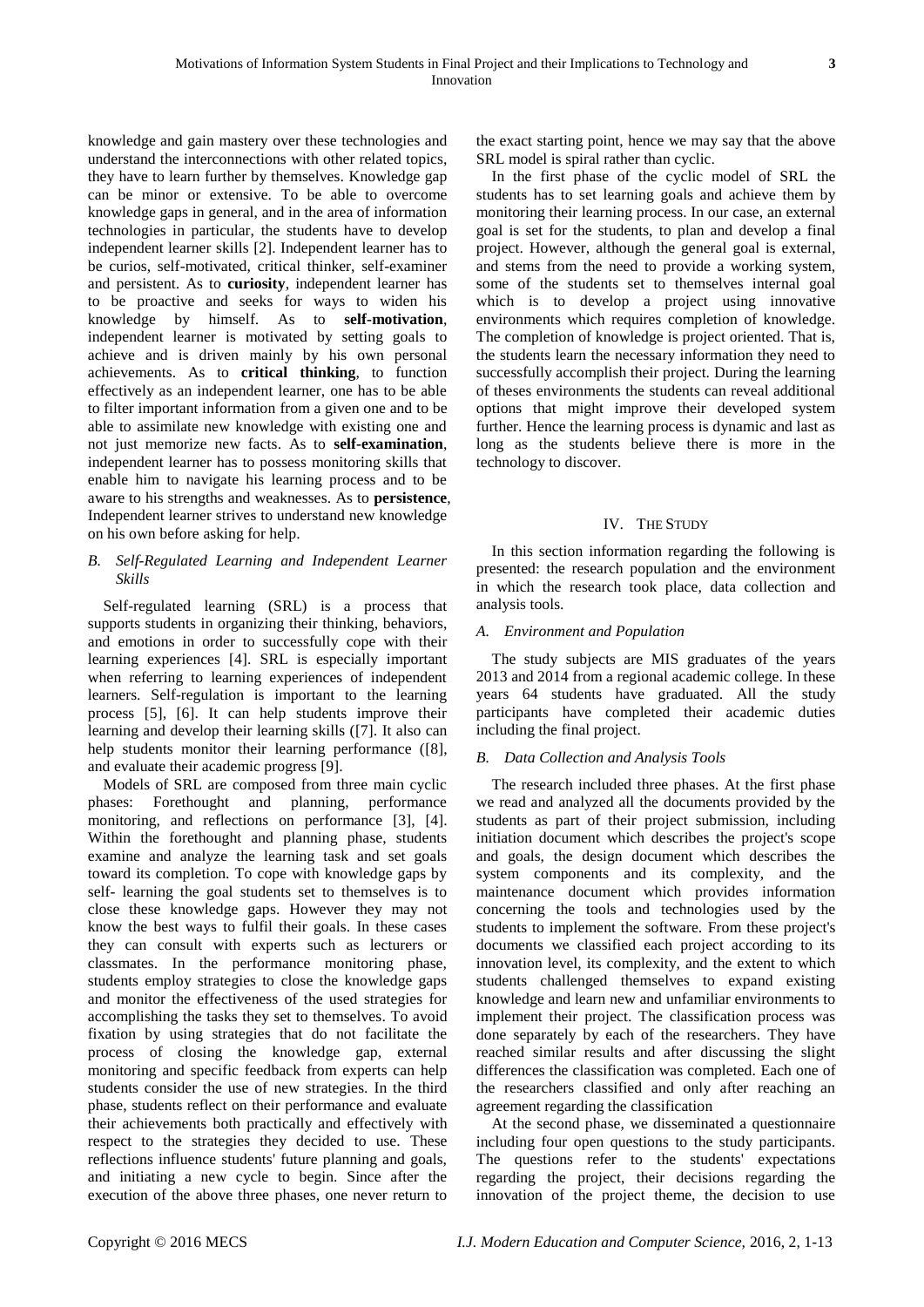familiar or unfamiliar technologies, and the learning strategies used to overcome knowledge gaps.

By the first question we tried to grasp the students' expectations and their fulfilments towards the project, and the importance they attribute to the project. By the second question we tried to understand the reasons underlying the decisions that each team have taken concerning the project's theme. This decision refers to innovations, scope and complexity of the project. By the third question we tried to figure out reasons underlying the decision taken by the students concerning the use of familiar or unfamiliar technologies. By the last question we tried to understand the learning strategies used by the students to close knowledge gaps and the perceived advantages and shortcomings of these learning strategies by the students. The study participants' responses were analyzed using content analysis [10] and analytic induction [11]) to identify emerging categories.

At the third phase we chose ten graduates (five student couples) and conducted in-depth interviews with them, in order to gain better understanding of their decisions regarding the project's theme and the technologies used and for the establishing of the category set we arrived at the previous phase. These student couples provided us with additional insights on their decisions, and the underlying reasons. In order to grasp an overall view, we chose for these interviews students of different levels: high, average and low achievers. During the in-depth interviews, among the various questions that varied from couple to couple (depending on their previous answers), the students were asked questions referring to the following issues: their underling decisions to use familiar or unfamiliar technologies, and their perceived advantages and shortcomings of their learning strategies; and ways they coped with learning difficulties.

#### V. RESULTS AND DISCUSSION

In this section we first classify the projects into two types based on their innovativeness and complexity. Then we discuss the students' expectations from the projects and how these expectations affected the selection of the projects' themes. After that we discuss the underlying reasons provided by the students as regards to the technology they used for the implementation of the project. Finally we discuss the learning strategies the students used in order to cope with knowledge gaps and the perceived advantages and shortcomings of the applied learning strategies.

#### *A. Projects' Types*

By exploring the projects' documents, we noticed that the projects were developed using various technologies in variety of business domains. Observation of the projects and their characteristics revealed two main categories: basic projects and advanced ones. Stemming from our assumption that the main difference between basic and advanced project refers to the amount of efforts invested in each project type, we came with the following

classifications. We classified a project to be a basic one if it included all of the following attributes: (1) the project theme is not original and other known software packages to it exist. The students' project focuses mainly on duplication of existing solutions; (2) the scope and complexity of the project is limited. This kind of project usually addresses merely the minimal requirements of the final project concerning the number of data files, dataentry forms and data-output reports. It usually does not include sophisticated data processing algorithms, complex data-structures or inter-relationships with external software systems; (3) the technology used for the implementation of the software is at the basic level. Most of the software if not all, is implemented via tools and environments learned during studies, perhaps with minor necessary extensions.

Advanced projects are characterized by at least one of the following attributes: (1) the project theme is original and it provides solution to a new problem or provides innovative solution to an existing problem. This kind of project involves business and/or technological innovations. The students do not replicate existing solutions but they elaborate them by exploiting new technologies and concepts; (2) the scope and complexity of the projects is wide. This kind of project usually involves much more data files, data-entry forms and dataoutput reports than the minimum required. It usually includes sophisticated data processing algorithms, complex data-structures or inter-relationships with external software systems; (3) the technologies used to implement the software are rather new. The software is implemented via software tools and/or environments that were not learned during studies, and requires major knowledge extensions beyond what was gained during class.

For illustration purposes we present three examples of projects that demonstrate the above classifications. The first project designed for use in a restaurant for registration of customer orders and production of management reports. The second project, RSVP (Repondez S'il Vous Plait), was developed as a mobile application for invitation submissions to social events, collection of the summoned responses including their meals' preferences, and a navigate function to the functions-hall via navigation software. The third project is a system developed for a building committee, in which tenants' payments, bills and maintenance operations are managed by the building representatives, and reports are provided to the building's inhabitants via an internet site.

The first project is an example of a basic project. Its specification and design are quite simple, and plenty of similar existing solutions are available. The implementation is also quite simple, as a stand-alone application installed and used on one computer. This project was built using merely technologies learned during studies, it includes minimal number of data files, data-entry forms and reports, and all data processes are basic. As a result, the provided system is superficial.

The second project is an example of an advanced project. Although RSVP software tools exist, the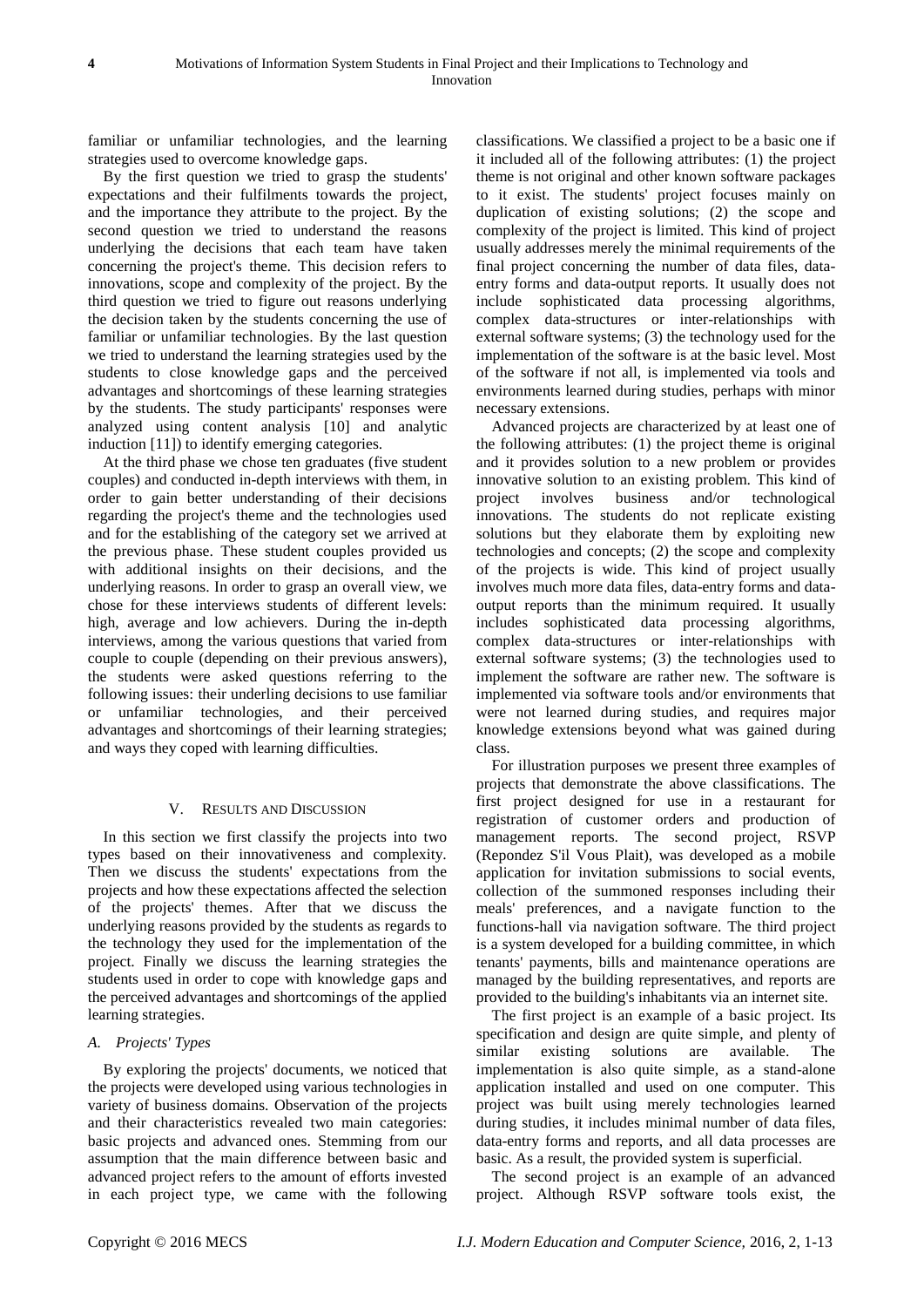provided system included novel elements. Instead of relying on email messages (old technology), it provides an integrative solution with mobile application, internet website and SMS technology, that facilitates the summoned responses and provide new features such as invitation templates, meals' selection, and car navigation. Moreover, the system was deployed and used during the project duration on real wedding event with hundreds of guests who used the system and enjoyed it.

The third project is another example of advanced project. Although the project's theme is not innovative, it was developed using new technologies which necessitated an investment of many efforts in order to gain mastery over it. The resulted system included many data files, data-entry forms and reports. Obviously, there is a huge difference between the scope, complexity and quality of these three projects. Fig. 1 presents the project's type, and frequencies out of the 32 handed projects:



Fig.1. Project's Types and Frequencies

In Fig. 1 we present the projects' distribution according to the project types, based on the data gathered from the projects' documents regarding the project theme and its design. As shown, approximately two thirds of the study participants developed basic projects, and only one-third of them developed advanced ones.

#### *B. Classification of Students to Class Levels*

We suspected that there is a connection between the students' academic achievements and the type of project they developed. We assumed that mainly high achievers will take the challenge to cope with an advanced project. For that purpose we classified the students according to their total average score taken from the college administration system. Indeed we found a connection between the total average score and the project type that were selected by the students, but we also found interesting and surprising findings on which we will elaborate on later. We found that the average score of the study participants ranged between 58 and 99. We classified the students into three categories according to their academic achievements, as shown in Table 1. As shown, the majority of the students are average achievers, and the high and low achievers share similar proportions.

| <b>Class level</b>       | Average grade<br>range | No. of students |
|--------------------------|------------------------|-----------------|
| A (high<br>achievers)    | 86-99                  | 11 (17%)        |
| B (average<br>achievers) | 72-85                  | 40 (63%)        |
| C (low achievers)        | 58-71                  | 13 (20%)        |

# *C. Use of Technologies*

We classified the projects according to the extent of use of advanced technologies beyond those learned during studies, as reported in the projects' documentation. For that purpose we scanned all the syllabuses of the courses that are part of the curriculum, and discussed them with the instructors and their teaching assistants. We made a list of all the programming languages, development environments, software packages, tools (e.g., databases, prototyping), protocols, and standards that were taught during studies, and compared them with the technologies reported by each project team. For the sake of simplicity we refer to all the above elements as 'technologies'. We classified the extent of use of advanced technologies to the following categories, as shown in Table 2.

Table 2. Extent of use of Advanced Technologies

| level          | <b>Description</b>                                                                                                                                                                         |
|----------------|--------------------------------------------------------------------------------------------------------------------------------------------------------------------------------------------|
| 1              | Use of technologies that have been <b>learned</b> during the<br>various courses, without any extension                                                                                     |
| $\overline{2}$ | Use of technologies that have been learned during the<br>various courses, with <b>minor</b> extensions regarding some<br>advanced features (e.g., use of one or two extended<br>libraries) |
| 3              | Use of technologies that have been learned during the<br>various courses, with major extensions regarding many<br>advanced features (e.g., use of more than two extended<br>libraries)     |
| $\overline{4}$ | Use of technologies that have <b>not been learned</b> during<br>the various courses as the infrastructure of the system<br>(e.g., new programming language)                                |

## *D. The Classification of Projects According to Innovativeness and Complexity*

We classified the projects based on their innovativeness and complexity level (See Section projects' types above) as revealed from the projects' documentation. Fig. 2 presents the projects' distribution according to the extent of use of advanced technologies in the project. We can learn that majority of the students (approximately 70%) decided to implement their projects using environments and technologies they were already familiar with from their studies. In Fig. 3 we present the percentage of students from each class level according to technology used.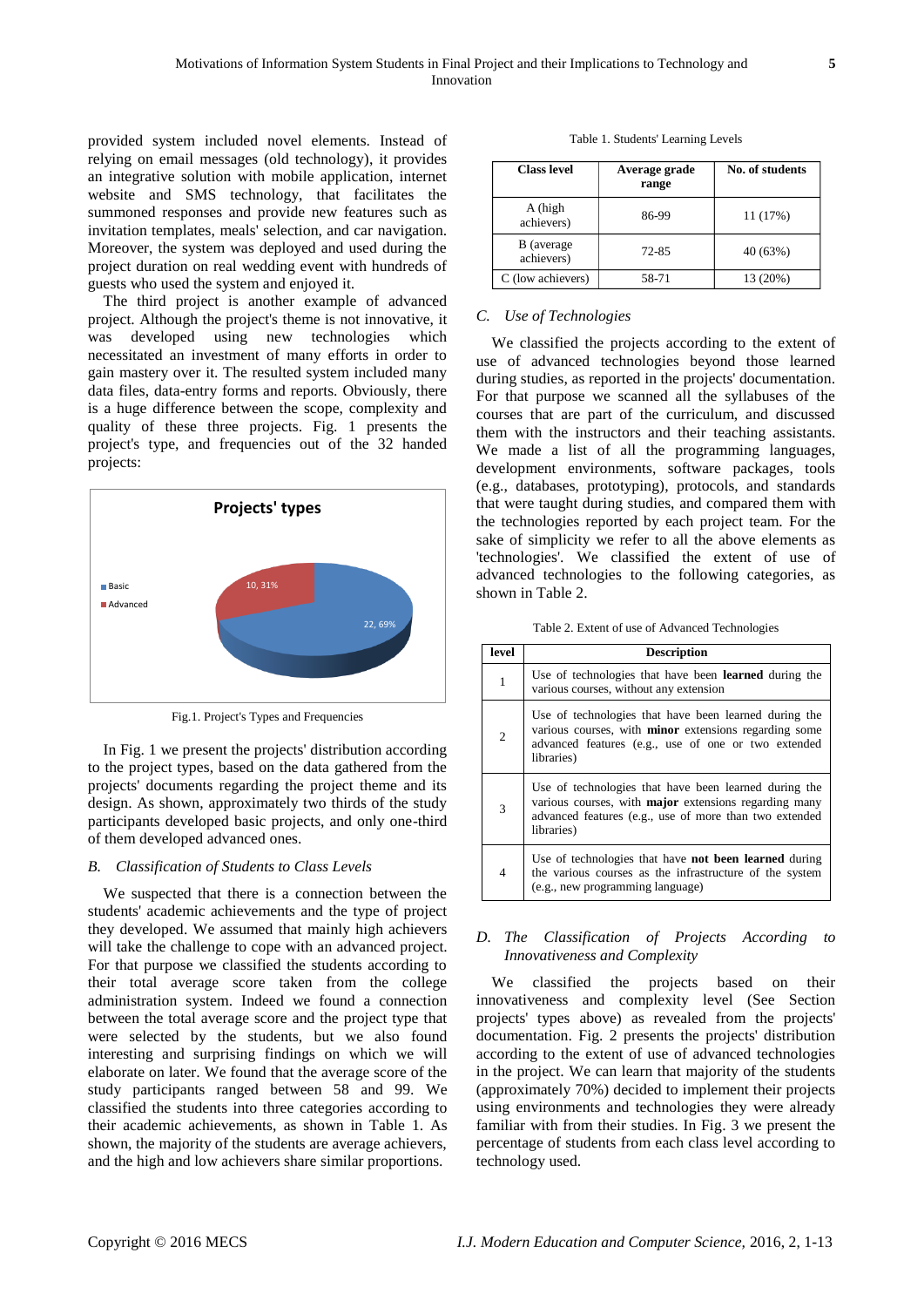

Fig.2. Projects' Percentage According to the use of Unfamiliar Technologies



Fig.3. Percentage of Students from Each Class Level According to Technology Used

Seven out of 32 (22%) projects were innovative according to the definition of innovation stated above. Almost all of these projects were performed by teams in which at least one of the students was a class-A student and no one of them was from class-C. Research has found that self-efficacy and the use of self-regulation strategies to have reflexive positive influence on one another. Higher self-efficacy beliefs results in an increase of the use of self-regulation strategies [12] and the use of self-regulation strategies may cause an increase in selfefficacy beliefs and academic achievements [13]. [14] found that students with high levels of positive selfefficacy accomplish academic tasks more successfully and tend to cope with difficult tasks and be motivated to use various strategies to solve problems than students who do not believe in their own abilities.

From Fig. 2 we can learn that 16 out of 32 (50%) projects used familiar technologies to implement the project. As demonstrated in Fig. 3, above 50% of average and low achievers, and 27% of high achievers used familiar technologies to implement the project. As to use of minor extension of familiar technologies, 33% of low achievers, 18% of average achievers and 0% of high achievers were classified to this category. As expected, none of the low achievers and only 11% of average

achievers chose to majorly extend the use of familiar technologies, and approximately three quarters of high achievers fell under this category. Surprisingly, none of the high achievers took the opportunity to learn and master new technology to implement the project.

The most unexpected finding observed in Fig. 3 is that 16% of average achievers and 13% of low achievers chose to implement their project using completely new technologies. We elaborate later on their underlying reasons.

It worth noting that most of the projects, in which students used completely unfamiliar technologies, were not categorized as innovative. To be able to develop an innovative project the students have to demonstrate creative thinking and originality. These attributes are usually found in high achievers as was found by [14].

In what follows we further analyze the responses of the students to the questionnaire provided in the second phase of our research. We also provide representative selected quotes taken from the third phase of the research (interviews) to establish our analysis. For the in-depth interviews we selected six teams representing all levels of achievers, who provided us with additional insights on their decisions regarding the choosing of the project's theme and the technology they used for its development.

## *E. Goals Perceived by the Students Regarding the Final Project*

Analysis of the students' responses to the questions regarding their expectations from the final projects and implications on the project theme selection revealed the following emerging categories: 'meet the challenge', 'get a good score', 'become an expert', 'extend my knowledge', 'gain experience', 'make an impression'.

Fig. 4 demonstrates the percentage of students from each class level (A, B and C) referring to above categories. For example, in the category 'meet the challenge', 11 out of 13 (85%) class–C students, 6 out of 40 (15%) class –B students and 3 out of 11 (27%) class – A students referred to this category.



Fig.4. Percentage of Students from Each Class Level Referring to Goals' Categories.

As can be seen from Fig. 4, except from the first goal: 'meet the challenge' in all other categories the percentage of high achievers is the dominant. In terms of SRL [5], [6]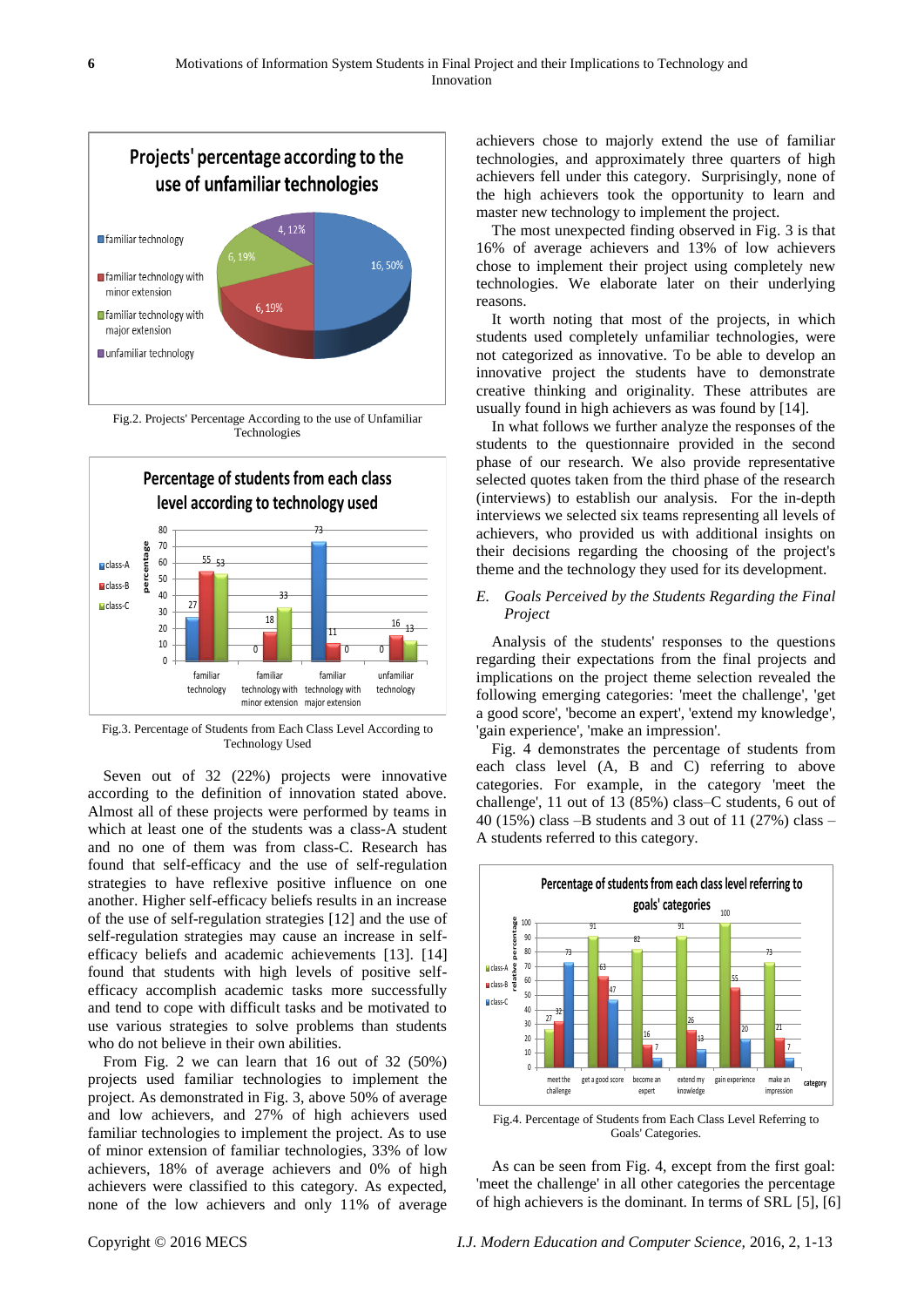high achievers tend to set themselves ambitious goals regarding academic tasks they are engaged with. Herein, we elaborate on each category.

*Meet the challenge.* 26 students (3 class-A, 12 class-B, 11 class-C) expressed their concerns regarding their abilities to cope with the project's requirements and finish its development on time. As shown, class-C students were mostly concerned with the requirements. The following excerpts (taken from the interviews) demonstrate the students' concern:

Ehud (class-C): "*I was a little concerned about the project. Unlike other courses, in this course we were all by ourselves, and I was not sure that we (me and my partner) could carry out project of this magnitude on our own and finish it on time*".

Tami (class-A): "*The third year is very busy. We have many complex assignments, and I started to work in the field at the end of last year. Therefore I was afraid that I would not find the time to invest in the project ".*

From Ehud's excerpt we can learn that Low-achievers expressed concerns regarding their abilities to meet the challenges of developing a complete information system without teacher support. According to [15] low achievers need more support from teachers than high achievers in order to accomplish their learning tasks. Since constructing information system is considered to be a complex and comprehensive task, supporting low achievers is crucial. On the other hand, Tami's reflection demonstrate that High-achievers are not afraid to take on additional tasks if they believe it will help them, and know how to adjust the various needs of these tasks.

*Get a good score.* 41 students (10 class-A, 24 class-B, 7 class-C) expressed wishes to receive a good score. They recognized the final project to be an important and significant task. Herein representative quotes:

Tami (class-A):"*I wanted to get an excellent score, one that reflects my professional abilities as a MIS graduate*."

Joseph (class-B):" *It was important to me to get a good score in the project since it has a relatively high credit and it affects the total average score."*

Debby (class-C):"*My average score does not reflect my real abilities. Hence, I had a strong motivation to prove otherwise and get a good score in the project.*"

As can be seen from Fig. 4, the higher the class level the student belong to the higher the motivation to get a good score. While 91% of the high achievers, set goal to themselves to maintain their academic level by getting a good score, as was reflected by Tami, only half of average and low achievers set themselves this goal. It is in line with [14] who found that high-achievers have high expectations from themselves regarding academic achievements while low achievers tend to be satisfied with average scores. Additional reasons for the expectation to get a good score are specified by Joseph and Debby: improve the total average score and demonstrate professional abilities despite poor academic

achievements.

*Become an expert.*16 students (9 class-A, 6 class-B and 1 class-C) set themselves a goal to become an expert in the technology they used to develop their project. Herein representative excerpts:

David (class-A):"*during studies we were exposed to many features of the java programming language, but there were many features left outside. Becoming an expert in Java requires the learning of these features. I decided to exploit the project for this purpose and gain mastery in it. I did it because I believe it will raise my chances to get a decent job upon graduation."*

Ben (class-B):"*When you come to job interview they expect you to demonstrate expertise in one or more IS domains. Hence it was important to me to develop professional expertise via the development of the project.*"

Being aware to the industry demands, students on the verge of their academic studies know they have to demonstrate high technical and cognitive abilities during job interviews in order to get desirable jobs. In terms of SRL [3], [4], we may say that within the first phase of SRL, forethought and planning, students examine and analyze the project's requirements and set ambitious goals such as to exploit this task for developing expertise in the development environment. It seems that these goals stem from external motivation which relate to the IS industry demands.

*Extend my knowledge.* 22 students (10 class-A, 10 class-B and 2 class-C) referred to the extension of their professional knowledge as a goal.

Alex (class-A): "*We have studied to develop Web applications; however we didn't delve into the various technologies thoroughly. The project provided me with an opportunity to complete the missing knowledge."*

*Daphna (class-B): "I forgot many of the subjects that have been learned during the first two years. I don't want to attend job interviews in this situation. During the project I could rehearse these subjects and even further extend my knowledge with new subjects. "* 

Though this goal resembles the previous one, we classified them into separate categories. We believe that extending current knowledge express modest expectations to gain additional knowledge to a certain extent, while becoming an expert express more ambitious goal referring to gaining mastery over the whole technology. Fig. 4 shows that the percentage of highachievers who specified the goals 'become an expert' and 'extend my knowledge' is much higher than the percentage of the other students in these categories. However, it can be seen that the percentage of average and low achievers who set themselves the goal of knowledge extension is higher than the percentage of average and low achievers who set the goal of becoming experts. According to [14] high achievers tend to set more ambitious goals and are motivated to accomplish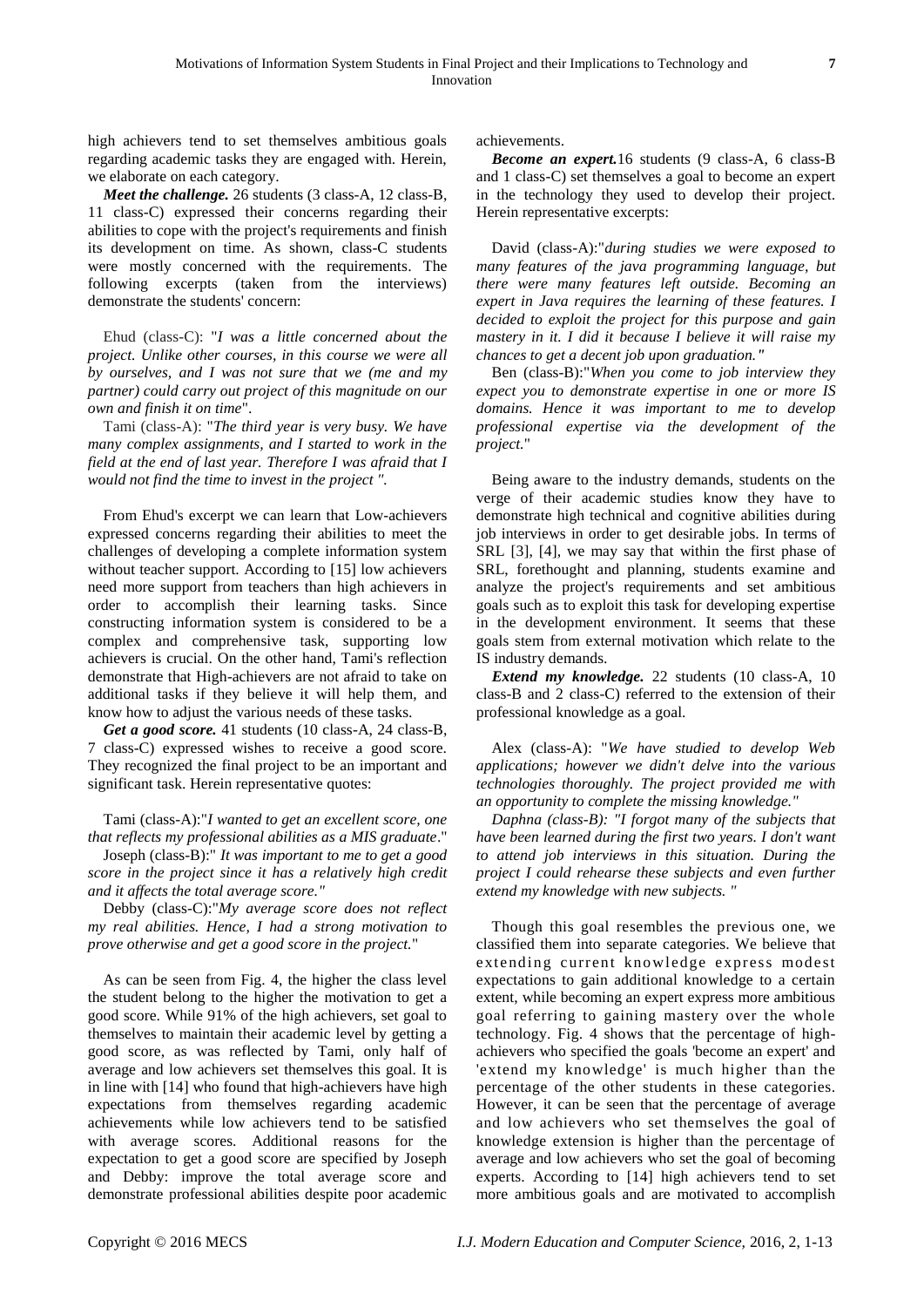them than average or low achievers, as can be observed from the differences between Alex and Daphna's goals. The above findings support [14] observation.

*Gain experience.* 35 students (11 class-A, 21 class-B and 3 class-C) included this goal in their reflections. Herein representative quotes from the students' reflections:

David (class-A):"*I heard from colleagues that employers prefer experienced programmers. The project will provide the required experience.* "

Joseph (class-B):"*Since I did not have the opportunity to build a complete information system so far, this is my first experience in such a complex and comprehensive task*."

Michael (class-C):"*Gaining a certain experience in developing a complete information system, will provide me with an indication whether or not this profession suits me*."

The students refer to a disturbing situation in which unexperienced graduates tackle difficulties in applying for their first professional job especially in case they lack up to date professional knowledge [16]. Being aware to this problem, students refer to the project as means for gaining a certain professional experience that will facilitate their entry to vocational career. While for high and average achievers, like David and Joseph, gaining this experience conceived as challenging yet achievable, for low achievers, like Michael, it is a kind of test for their professional capabilities with implications to their professional career.

*Make an impression.* 17 students (8 class-A, 8 class-B, 1 class-C) reported on building an impressive system as a goal. As examples of such report, we present reflections of Tami and Alex.

Tami (class-A): "*I want my project to be impressive. It is important to me that it will be innovative and unusual so that potential employers will appreciate my efforts*".

Judith (class-B): "*The project is my professional business card. It summarizes all the knowledge I have acquired during my studies and the professional skills that I developed. I know I shall present the final project in job interviews, and it can influence my chances to get the job*".

From Tami's and Judith's excerpts we can learn that high and average achievers perceived the project as means for expressing their professional capabilities. Both of them understand the importance of the project as mean to attract the attention of future employers. According to [17], employers attribute high importance to students' grade on their entry level job.

Observing the above goals reveal that they can be divided into mastery and performance goals ([18]. The goals 'meet the challenge' and 'get a good score' can be classified as performance goals in which external motivations are involved. The goals 'becomes an expert'; 'extend my knowledge'; 'gain experience', and 'make an

impression' can be classified as mastery goals. Students with mastery goals are motivated by improving their abilities, developing new skills and gaining mastery according to personal standards. They are keen to extend their professional knowledge and become experts, and evaluate their success by examining their abilities to use this acquired knowledge properly [19], [20], [21]. Students with performance goals are mainly interested in whether they can perform given assignments properly. They seek for success avoid or give up quickly when tackled difficulties. As can be seen from Fig. 4, mastery goals are set by high achievers in higher percentage while performance goals are more common among average and low achievers.

In terms of SRL [5], [6], although there was an external motivation that refer to the role of the project as a professional business card, the students expectations from the project stem from their self-perceptions regarding their learning capabilities. While highachievers set themselves challenging goals that their fulfilment will demonstrate their professional potential, low-achievers, set modest goals they will be able to accomplish. We may assume that students that decided to develop systems including innovative elements and ideas, were motivated by internal (am I capable to accomplish the task?) and by external (I can gain relative advantage while looking for job) reasons.

## *F. Reasons Underlying the Selection of Technological Environments*

In this section we provide an analysis of the students' responses to the questions referring to the underlying reasons for the selection of technologies used to implement the project. We divided the provided reasons into two categories, the ones referring to the use of familiar technologies or minor extension of them, and to the ones referring to the use of major extension of familiar technologies or the use of unfamiliar ones. We made this classification since the provided reasons in each of the above categories were similar. First we discuss reasons provided by students who selected familiar technologies or minor extension of them. Then, we discuss reasons provided by students who used familiar technologies with major extensions or unfamiliar technologies.

## *(a) Reasons for Using Familiar Technologies or Minor Extensions of them*

Students provided four main reasons for their selection of familiar technologies or minor extension of them. In Table 3 we present distribution of students who provided the given reasons according to their class level.

As shown in Table 3, the students provided four reasons uttered in similar words. Table 3 also presents the number of students among the ones who selected familiar technologies or minor extension of them according to their class level. In what follows we elaborate on each of the provided reasons and discuss these reasons with relation to the research literature at the end of this section.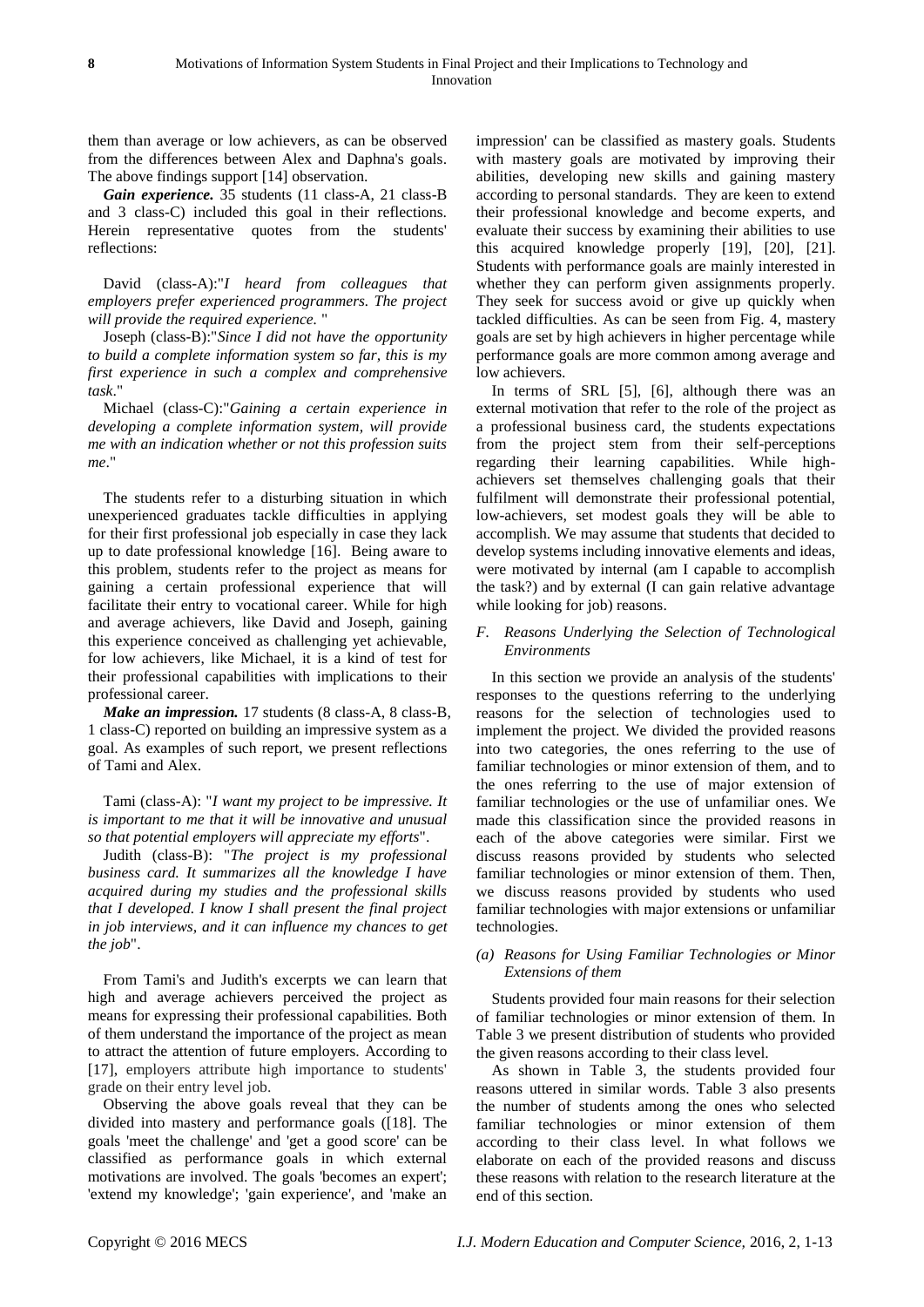| <b>Reason</b>                                      | <b>Class level</b> | No. of students  |
|----------------------------------------------------|--------------------|------------------|
| Perceived<br>complexity of the<br>project          | А                  | $0$ out of $3$   |
|                                                    | В                  | 12 out of 28     |
|                                                    | C                  | 8 out of 13      |
| Doubt in ability to<br>cope with new<br>technology | A                  | $0$ out of $3$   |
|                                                    | B                  | 7 out of 28      |
|                                                    | C                  | 10 out of 13     |
| Heavy demands in<br>other courses                  | A                  | 2 out of 3       |
|                                                    | B                  | 15 out of 28     |
|                                                    | C                  | $12$ out of $13$ |
| Familiar<br>technology is good<br>enough           | A                  | $0$ out of $3$   |
|                                                    | B                  | 13 out of 28     |
|                                                    | $\subset$          | 7 out of 13      |

Table 3. Distribution of Students According to Provided Reasons and Class Level

*Perceived complexity of the project*. The students expressed their concerns regarding the complexity of the project and the time they will have to invest to accomplish it. They felt that learning new technologies will divert their attention from engagement with the project. The following quotes represent these concerns:

Debby (class-C): "*We were worried by the demands and the extent of the project and felt that if we invest efforts in learning new technologies; we will not be left with sufficient time to address the project's demands. Hence, we decided to use programming environment we already know in order to be able to cope with the complexity of the project demands.*"

Joseph (class-B): "*It took me a long time to recall previous learnt materials required for this project. I didn't have time to invest in learning additional materials*."

Table 3 shows that this reason was provided by approximately half of average and low achievers (among those who selected familiar / minor extension), and none of the high achievers.

*Doubt in ability to cope with new technology***.** Average and low achievers admitted that they do not consider themselves as good programmers and hence expressed doubts regarding their capabilities to cope with learning new technologies. Herein representative excerpts:

Michael (class-C) "*I am not very good in programming. Actually I was afraid from the programming task involved in the project. I realized that developing a project will be very difficult for me and my partner, even if we use familiar environments."*

Judith (class-B): "*Programming was always a challenge for me. Learning by myself new technology is way beyond my abilities."* 

Table 3 shows that this reason was provided by more than half of low achievers and quarter of average achievers (among those who selected familiar / minor extension), and none of the high achievers.

*Heavy demands in other courses.* The students reported on experiencing heavy demand during the last study year and lack of time to invest further in learning new technologies. They felt they have to balance between the efforts invested in the project and the efforts invested in other courses. Herein representative quotes:

Ehud (class-C), "*The last year of studies is very intensive. Despite the fact that I invest a lot of efforts in each course, I hardly get good scores. I was afraid to fail in the courses of this year and therefore invested every free minute to avoid failures.*

Alex (class-A): "*During this year I participated in a practicum project and took three elective courses which necessitated a lot of efforts. It was important to me to succeed in these courses as well as in the project.* "

Table 3 shows that this reason was provided by the majority of students in all class levels (among those who selected familiar / minor extension).

*Familiar technology is good enough.* Approximately half of the average and low achievers expressed satisfaction from using familiar technology with or without minor extension of it. They believe that the technologies they used was good enough for the purpose of the project implementation. Herein representative quotes:

Debby (class-C): "*I believe that the environment I chose was good enough, otherwise the lecturers would not use it for instruction. I could find other technologies to implement the software, but I see no reason for doing so.*"

Ben (class-B): *"I think I gain better control over the familiar environment, and even expand my knowledge to some extent. I am very pleased with the result".*

The reasons provided by the students who decided to use familiar tools and technologies reflected the students' self-perceptions regarding their programming capabilities. It is well known that there is a connection between low achievers and their self-esteem concerning their learning abilities [22]. As demonstrated by Debby's and Joseph's excerpts, viewing the project's requirements raised the students' concerns whether they are capable to cope with. Having negative previous experience with programming did not contribute to their self-perception regarding their capabilities to cope with the project's demands, as can be concluded from Michael's and Judith's excerpts. Engagement with familiar environments is challenging, and requires intensive efforts to accomplish the task for average and low achievers. As a result, they demonstrate less enthusiasm in coping with projects that their development necessitates the learning of extra knowledge. This is in line with [23] who found that low achievers tend to demonstrate low interest and management capabilities while engaging in learning tasks. Ehud's and Alex's excerpts indicate that for some students, the selection of familiar technologies was a result of realization that coping with both intensive demands of other courses and the project requirements is beyond their abilities. Hence they tried to minimize the amount of new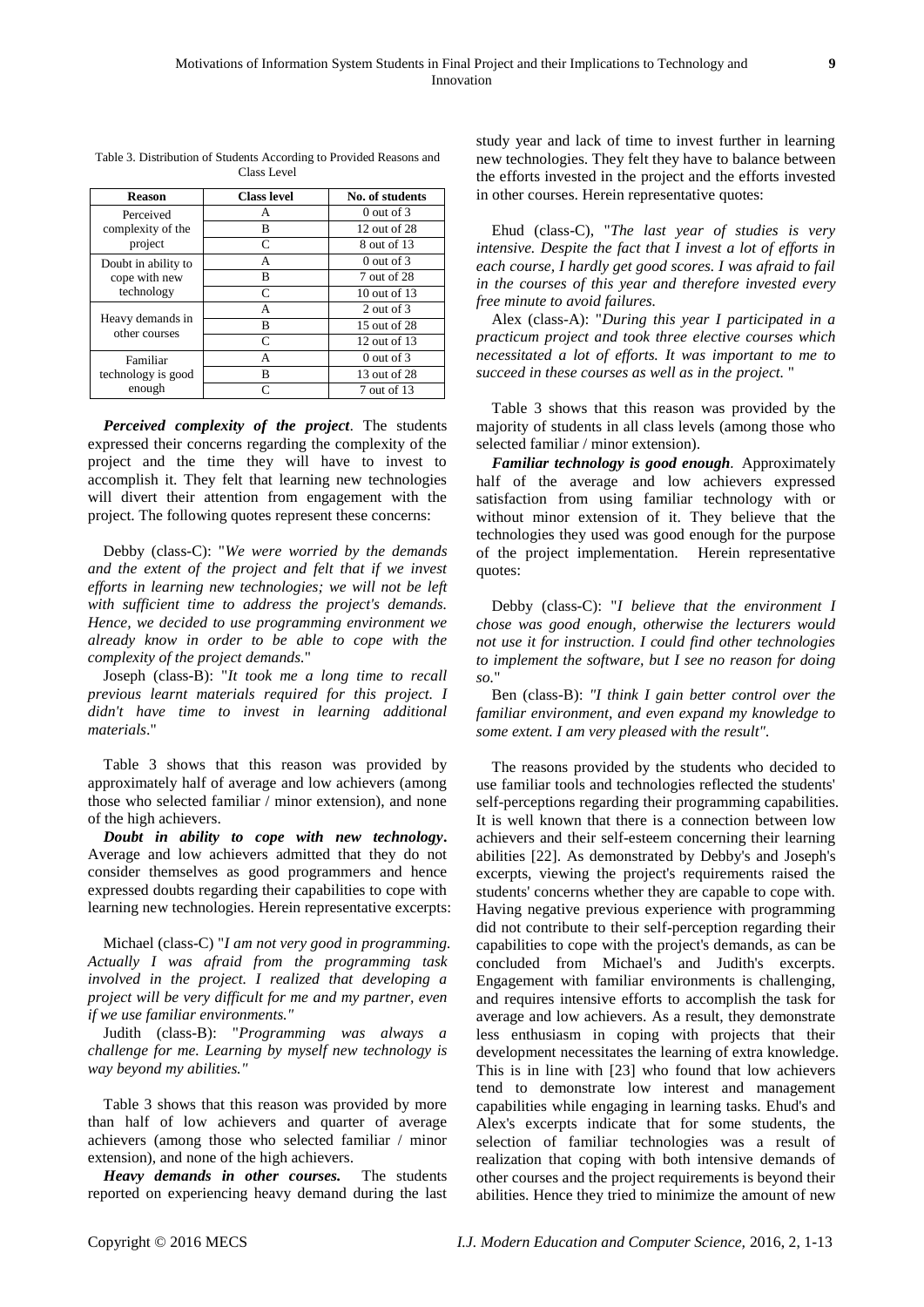knowledge they have to cope with. This is in line with [24] who found that average students tend to adjust the level of tasks they are engaged with to their perceived capabilities. Some other students, like Debby and Ben, justified their choice by saying that they believe this was the proper technology to use for the development of their project. Nevertheless, they feel satisfied and rewarded by self-learning of advanced features of this environment. This is in line with [25] who found that one of the outcomes of self-regulation learning is satisfaction of the basic psychological needs for autonomy and competence.

## *(b) Reasons for Using Major Extension of Familiar Technologies or Unfamiliar ones*

Students provided three main reasons for their selection of using familiar technologies with major extension of them or the use of unfamiliar ones. In Table 4 we present distribution of students who provided the given reasons according to their class level.

Table 4. Distribution of Students According to Provided Reasons and Class Level

| <b>Reason</b>                        | <b>Class level</b> | No. of students |
|--------------------------------------|--------------------|-----------------|
| Challenge their                      |                    | 6 out of 8      |
| learning                             | в                  | 3 out of 10     |
| capabilities                         |                    | $0$ out of $2$  |
| Gain mastery and<br>extend knowledge |                    | 8 out of 8      |
|                                      | R                  | 8 out of 10     |
|                                      |                    | 1 out of 2      |
| Vast use in the<br>industry          |                    | 5 out of 8      |
|                                      | R                  | 3 out of 10     |
|                                      |                    | 1 out of 2      |

As shown in Table 4, the students provided three reasons uttered in similar words. Table 4 also presents the number of students providing each reason according to their class level. In what follows we elaborate on each of the provided reason and discuss these reasons with relation to the research literature at the end of this section.

*Challenge their learning capabilities*. The students expressed their motivations regarding the use of major extension of familiar technologies or using unfamiliar ones saying they wanted to challenge their learning abilities and prove themselves that they can cope with such tasks. The following quotes represent these motivations:

David (class-A): "*We chose to develop software that required the learning of new software packages. In a way we challenged ourselves to delve into the domain of 3D graphics which we were not exposed to during our studies. Developing such a system necessitates high-level graphics and sophisticated algorithms. We did it because we wanted to challenge ourselves with a non-standard project. It is true that we wanted our project to be different than the others, but it was also important for us to prove ourselves that we are capable to accomplish the project. We are very proud of the outcomes*".

Daphna (class-B): "*In this field technology changes very often. I deliberately decided to choose unfamiliar environment in order to prove myself that I can learn new technology by myself. I am sure that future* 

*employers will be impressed from that choice and the efforts will be worthwhile.*"

Ben (class-B):*"Since my academic achievements are only average, I knew I had to provide potential employers another proof for my abilities. In the selection of new and unfamiliar programming language I convey a message that although my grades are average, I am actually excellent*."

Table 4 shows that this reason was provided by two thirds of high achievers and one third of average achievers (among those who selected major extension of familiar or unfamiliar technologies).

*Gain mastery and extend knowledge*. Additional reason provided by the students referred to their wish to gain mastery of the technology used and extend their current professional knowledge. The following quotes represent these wishes:

Tami (class-A): "*For the implementation phase of the project we chose Dot.Net environment we learned during studies, and had to extend our knowledge to be able to implement advanced features and gain mastery of Dot.Net environment.*"

Joseph (class-B): "*Mobile applications are very hot nowadays, and the industry is looking for people who can develop applications for them. We chose to develop a mobile system and during the development we became enthusiastic about it, and hence I learned almost everything related to it. Upon graduation, I plan to start a new company with my partner, to address small business's needs.*"

Table 4 shows that this reason was provided by majority of the students (among those who selected major extension of familiar or unfamiliar technologies) regardless their class level.

*Vast use in the industry.* The final reason provided by the students referred to their awareness of the specific programming environments required by the industry. The following representative quotes refer to this issue:

Joseph (class-B): "*We were looking at job posting, and tried to figure out what professional knowledge is required. We found out that there is a very popular environment that we did not study during our academic studies. Hence, we decided to develop our project using that environment, and raise our chances to get a decent job after graduation".* 

Ben (class-B): "*I heard from friend that are already working in the industry that it is worthwhile to learn and gain mastery in a certain technology, since it becomes very popular and there demand for experts in this field."*

Table 4 shows that this reason was provided by more than half of high achievers and one third of average achievers (among those who selected major extension of familiar or unfamiliar technologies).

From David's excerpt we can conclude that high achievers are curious about their abilities and challenge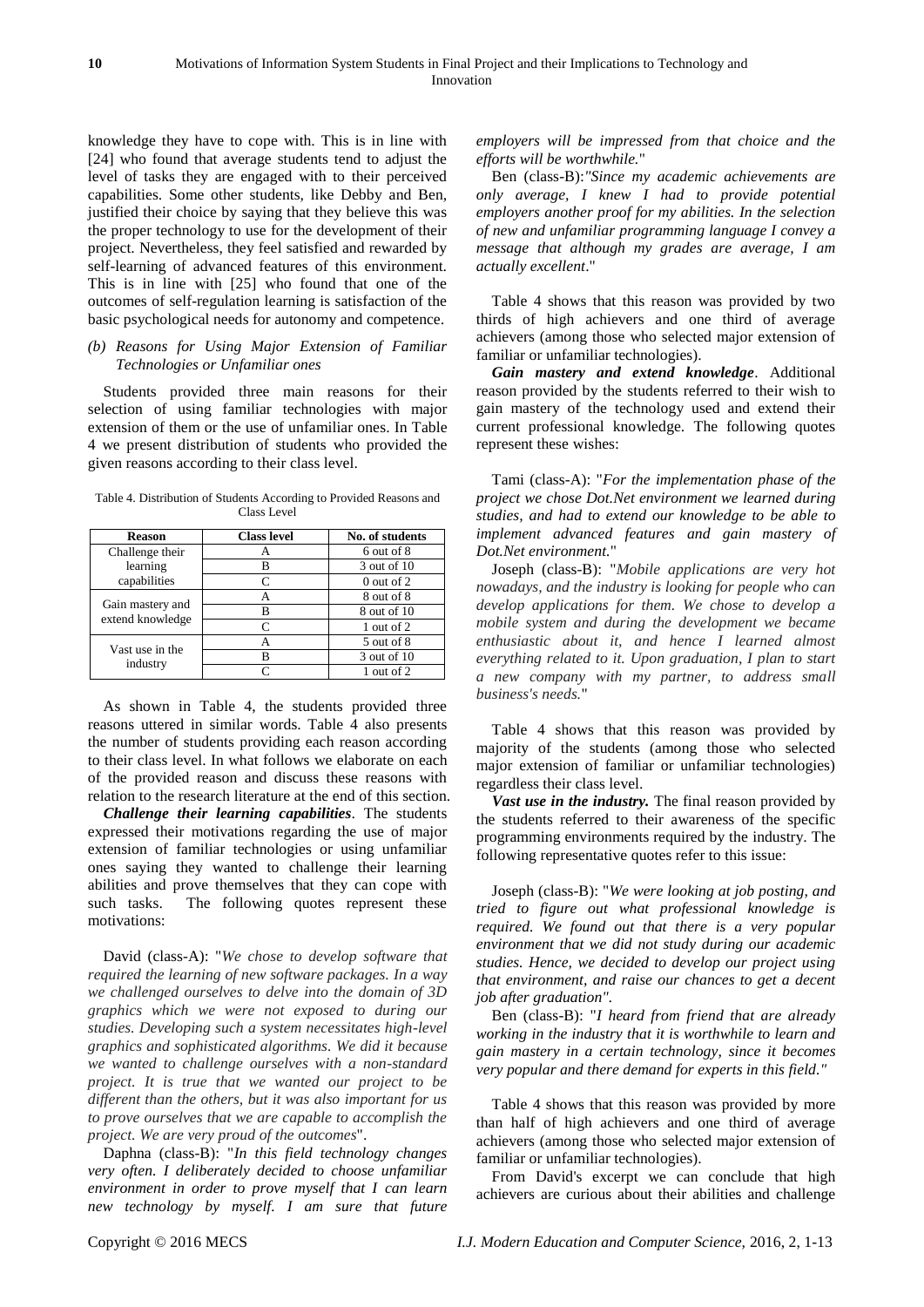themselves by self-extension of their professional knowledge. This is in line with [2] who found that one of the skills independent learner has to possess and develop is professional curiosity. Joseph's excerpt demonstrates that some students tune their technology selections according to the sub-domain in which they want to specialize in. They use the project as a means to develop the required expertise and be ready to start their professional careers upon graduation.

From Tami's and David's excerpts we can learn that high achievers see the project as a means to demonstrate their excellence. They invest time and efforts to design innovative system, and invest more time and efforts to implement it in the most professional manner. We may assume that high achievers do not choose completely new technologies but majorly extend familiar one since they do not need to prove their academic excellence. Therefore they focus their efforts in extending their knowledge of familiar environments to build professional software, instead of investing efforts in learning from scratch new environments.

The most striking finding is that all the students who chose to develop their projects with new and unfamiliar technologies were average and low achievers. They provided two explanations for their interesting selection. The first refers to external motivation of enrichment of their professional business card. The second refers to their understanding of the importance of developing selflearning abilities in the IS domain and its value in the eyes of the potential employer.

From the excerpts of Joseph, Daphna and Ben we can learn that there were few reasons underlying the students' decisions for selecting new technological environments for their projects. One reason can be attributed to external motivation that made them invest efforts in gaining mastery of new tools and technologies. This motivation stems from the understanding that the project they develop can serve as a relative advantage and leverage to vocational lives. They are aware to the fact that presenting a project that its development necessitated a great deal of self-learning will be more appreciated by future employers who prefer workers with independent learner skills ([26], [27]. Driven by this motivation the students chose the type of project they want to develop – one which its development necessitated the use of advanced tools and technologies. Additional reason provided by Ben referred to the will to compensate on average academic achievements by proving self-learning capabilities. Joseph's motivation to learn and use technology that he was not familiar with stems from his will to start his professional career as a mobile application developer.

# VI. INSTRUCTIONAL IMPLICATIONS

Analysis of the research data revealed that only one third of the participants chose to challenge themselves in either major extension of familiar technologies or in coping with new ones. Since we believe that self-learning capabilities are essential for vocational career in general and in the IS domain in particular, we recommend on taking measures to increase the percentage of students that incorporate new technologies into their projects. To achieve this goal we suggest that the projects' advisors should encourage the students to select innovative projects' themes and incorporate advanced technologies in their developed systems. This encouragement should also be reinforced by assigning significant weight to originality and complexity of the suggested project when assessing it.

Low and average achievers need more support in the process of closing knowledge gaps than high achievers. Hence, we recommend on providing these students with a scaffolding support. Namely, the advisor should take an active role in the closure of knowledge gaps, by building a structured program in which students are given from time to time a small task referring to some knowledge gap and be provided with feedback [28]. Gradually the control on the learning process will be shifted to the students' responsibility, so that eventually they will be able to monitor their learning process independently and become successful self-regulated learners [3, [4]**.**

# VII. CONCLUDING REMARKS

We found that approximately two thirds of the study participants chose to develop basic projects, and only one-third of them chose to develop advanced ones. For the one third of the study participants the project served as a catalyst for gaining mastery over new and advanced technologies. The students who choose to invest efforts in learning new technologies were aware to the fact that this learning might provide them with an advantage when seeking job upon graduation.

Even students who did not take the challenge and chose to develop their project with familiar environments, also needed to cope with some knowledge gaps since they had to rehearse previous knowledge and sometimes even use advanced software libraries of these environments which were unfamiliar to them. To be able to close these gaps they had to demonstrate independent learner capabilities.

The research data revealed that there was a connection between the students' learning achievements and their willingness to accept challenges concerning the learning of new technologies. While high achievers tended to develop their projects using familiar technologies with major extension of them, part of the average and low achievers tended to use unfamiliar technologies. On the other hand most of average and low achievers tended to use only familiar technologies with or without minor extension of them to avoid the need of coping with meaningful knowledge gaps.

It can be said that within the general framework of the project the students applied SRL [5], [6] by setting learning goals, looking for strategies to achieve them, and handling learning difficulties they encounter during learning. The goals they set to themselves were an outcome of their self-perception of their abilities to cope with the extent and the complexity of the project. It can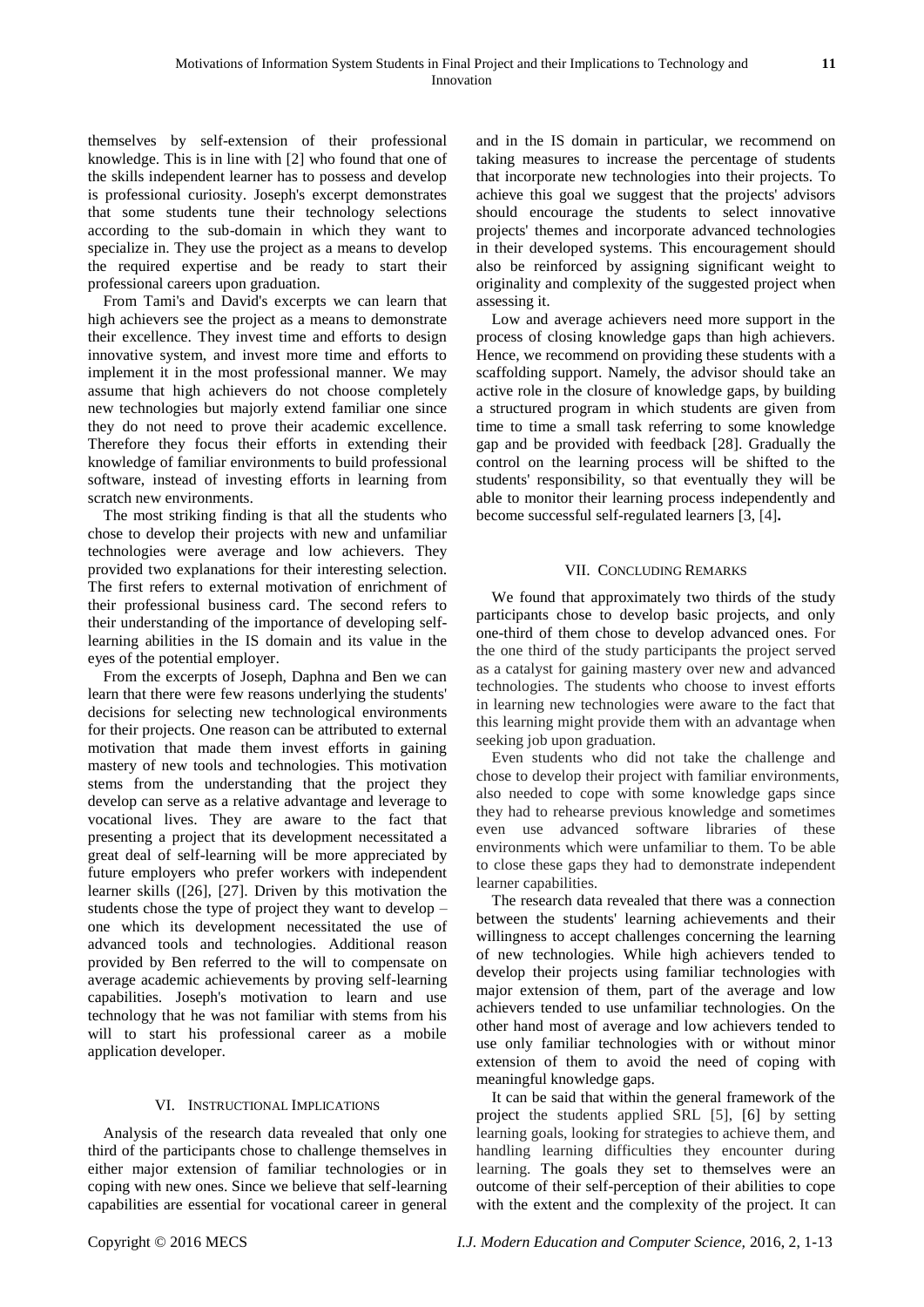be seen that average and high achievers tend to utilize their inner resources to cope with learning difficulties by either rehearsing over the unclear parts of the tutorials they were engaged with or by discussing the learning materials in order to clarify blur issues.

#### **REFERENCES**

- [1] Gorgone, J., Davis, G. B., Valacich, J. S., Topi, H., Feinstein, D. L., & Longenecker, H. E. "IS 2002 Model Curriculum and Guidelines for Undergraduate Degree Programs in Information Systems". *The Communications of the Association for Information Systems, 11*, article 1. 2003.
- [2] Meichenbaum, D., & Biemiller, A. "Nurturing Independent Learners: Helping Students Take Charge of Their Learning". Brookline Books, PO Box 1047, Cambridge, MA 02238; tele. 1998.
- [3] Pintrich, P. R., & Zusho, A. "The development of academic self-regulation: The role of cognitive and motivational factors". In A. Wigfield & J. Eccles (Eds.), Development of achievement motivation (pp.249–284). San Diego, CA: Academic Press. 2002.
- [4] Zimmerman, B. J. "Attaining self-regulation: a social cognitive perspective". In M. Boekaerts, P. R. Pintrich, & M. Zeidner (Eds.), Handbook of self-regulation. San Diego: CA: Academic Press. 2000.
- [5] Zimmerman, B. "Investigating self-regulation and motivation: Historical background, methodological developments, and future prospects". *American Educational Research Journal*, 45(1), 166-183. 2008.
- [6] Jarvela, S., & Jarvenoja, H. "Socially constructed selfregulated learning and motivation regulation in collaborative learning groups". *Teachers College Record*, 113(2), 350-374. 2011.
- [7] Wolters, C.A. "Regulation of motivation: Contextual and social aspects". *Teachers College Record*, 113(2), 265- 283, 2011.
- [8] Harris, K. R., Friedlander, B.D., Saddler, B., Frizzelle, R. & Graham, S. "Self-monitoring of attention versus selfmonitoring of academic performance: Effects among students with ADHD in the general education classroom". *Journal of Special Education*, 39 (3), 145-156, 2005.
- [9] De Bruin, A.B., Thiede, K.W., & Camp, G. "Generating keywords improves metacomprehension and selfregulation in elementary and middle school children". *Journal of Experimental Child Psychology*, 109 (3), 294- 310, 2001.
- [10] [Neuendorf, K. A.](http://en.wikipedia.org/w/index.php?title=Neuendorf,_Kimberly_A.&action=edit&redlink=1) "The Content Analysis Guidebook". Thousand Oaks, CA: Sage Publications. 2002.
- [11] Taylor, S.J. & Bogdan, R. "Introduction to Qualitative Research Methods". New York: John Wiley & Sons. 1998.
- [12] Usher, E. L., & Pajares, F. "Sources of self-efficacy in school: Critical review of the literature and future directions". *Review of Educational Research*, 78, 751- 796, 2008.
- [13] Bouffard-Bouchard, T. Parent, S. & Larivee, S. "Influence" of self-efficacy on self-regulation and performance among junior and senior high school aged students". *International Journal of Behavioral Development*, 14, 153-164, 1991.
- [14] Pajares, F., & Graham, L. "Self-efficacy, motivation constructs, and mathematics performance of entering middle school students". *Contemporary Educational Psychology*, 24(2), 124–139, 1999.
- [15] Slavin, R. E. "Achievement effects of ability grouping in

secondary schools: A best-evidence synthesis". *Review of educational research*, 60(3), 471-499, 1990.

- [16] Gallagher, K. P., Kaiser, K. M., Simon, J. C., Beath, C. M., & Goles, T. "The requisite variety of skills for IT professionals". *Communications of the ACM*, 53(6), 144- 148, 2010.
- [17] Rosenbaum, J. E. "Beyond College for all: Career paths for the forgotten half". Russell Sage Foundation. 2001.
- [18] Linnenbrink, E. A., & Pintrich, P. R. "Multiple pathways" to learning and achievement: The role of goal orientation in fostering adaptive motivation, affect, and cognition". 2000.
- [19] Ames, C. "Classrooms: Goals structures and student motivation". *Journal of Educational Psychology*, 84(3), 261-271, 1992.
- [20] Maehr, M. L. & Midgley, C. "Transforming School Cultures". Boulder CO: Westview Press. 1996.
- [21] Nicholls, J.G. "The Competitive Ethos and Democratic Education". Cambridge, Massachusetss: Harvard University Press. 1989.
- [22] Banks, M. & Woolfson, L. "Why do students think they fail? The relationship between attributions and academic self-perceptions". *British Journal of Special Education*. 35 (1), 49–56, 2008.
- [23] Lodewyk, K.R., Winne, P.H. & Jamieson-Noel, D.L. "Implications of task structure on self - regulated learning and achievement". *An International Journal of Experimental Educational Psychology*.29 (1), 1-25, 2009.
- [24] Bandura, A. "Self-efficacy". In V. S. Ramachaudran (Ed.), Encyclopedia of human behavior (Vol. 4, pp. 71- 81). New York: Academic Press. 1994.
- [25] Deci, E.L., Ryan, R.M. & Williams, G. C. "Need satisfaction and the self-regulation of learning". *Learning and Individual Differences*. 8, (3), 165-183, 1996.
- [26] Lavy, I. & Yadin, A. "Soft skills An important key for employability in the "shift to a service driven economy" era". *International Journal of e- Education, e-Business, e-Management and e-Learning*, 3, (5), 416-421, 2013.
- [27] Gillard, S. "Soft Skills and Technical Expertise of Effective Project Managers". *Issues in Informing Science and Information Technology,* 6, 725. (2009) Retrieved from http://iisit.org/Vol6/IISITv6p723-729Gillard599.pdf.
- [28] Butler, D. L., & Winne, P. H. "Feedback and selfregulated learning: A theoretical synthesis". *Review of Educational Research*, 65, 245–281, 1995.

#### **Authors' Profiles**



**Prof. Ilana Lavy**: is an associate professor with tenure at the Academic College of Yezreel Valley. Her PhD dissertation (in the Technion) focused on the understanding of basic concepts in elementary number theory. After finishing doctorate, she was a post-doctoral research fellow at the Education faculty of Haifa University. Her research interests are in

the field of pre service and mathematics teachers' professional development as well as the acquisition and understanding of mathematical and computer science concepts. She has published over hundred papers and research reports (part of them is in Hebrew).